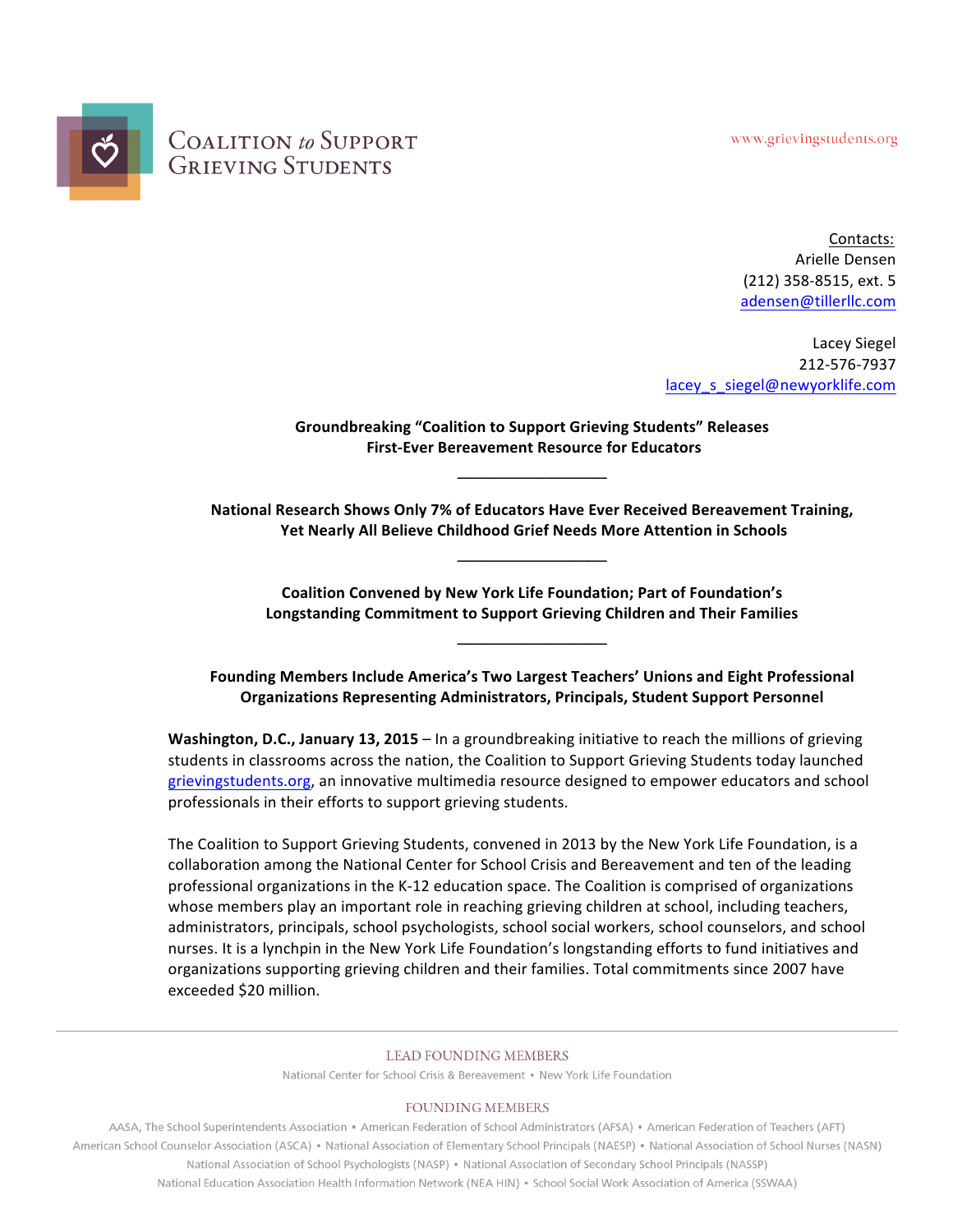

# **COALITION** to SUPPORT **GRIEVING STUDENTS**

"The immense need for schools to deliver better support to their grieving students is reflected in the Coalition members' impressive commitment to this initiative," said New York Life Foundation President Heather Nesle. "Although school professionals have long confronted the issue of student grief, for the first time, all of the right stakeholders are formally working together to address this issue in a concerted, interdisciplinary way."

The Coalition unveiled its new website  $-$  a first-of-its-kind, industry-endorsed set of resources for school professionals - today in a special briefing at George Washington University.

## **Unbeknownst to Many, Grief's Impact Is Deeply Felt at School**

The Coalition's work stems from educators' first-hand experience with the widespread, poignant nature of childhood bereavement: in the United States, approximately one in 20 children will lose a parent by the time they reach 16 years of age, and the vast majority of children will experience the loss of a family member or friend by the time they complete high school.

"The national spotlight will shine briefly on grieving children during newsworthy school crises. But grief at school is an unrelenting day-in, day-out problem, and most educators say they feel under-resourced and not fully prepared to support the grieving students in their midst," said Nesle.

Grief frequently has a negative impact on learning and classroom behavior. In a survey of educators conducted in 2012 by the American Federation of Teachers (AFT) and the New York Life Foundation, a majority of teachers said they frequently witnessed a negative effect on academic performance and classroom behavior when a student lost a parent or guardian. Even further, these students faced greater emotional challenges such as anxiety and loneliness.

"Educators are in a unique position to provide support to grieving students," said David Schonfeld, MD, director of the National Center for School Crisis and Bereavement and a leading childhood bereavement expert. "At home, a child may be reluctant to upset family members who are also grieving. Schools are a place for bereaved children to receive support from trusted adults who have a safe emotional distance from their loss."

Deborah Pannell, who lost her husband when her son Josiah was six years old, has experienced firsthand how impactful a supportive school environment can be for a grieving student. "Josiah became very sensitive after he lost his dad," said Pannell. "Support from the school let him know that it was okay for him to go through the emotional experiences related to his dad's death. He didn't have to feel like it was a secret. In the classroom, teachers encouraged Josiah to talk about his dad. Their sensitivity and willingness to give him space to talk about his loss when he wanted to made a big difference."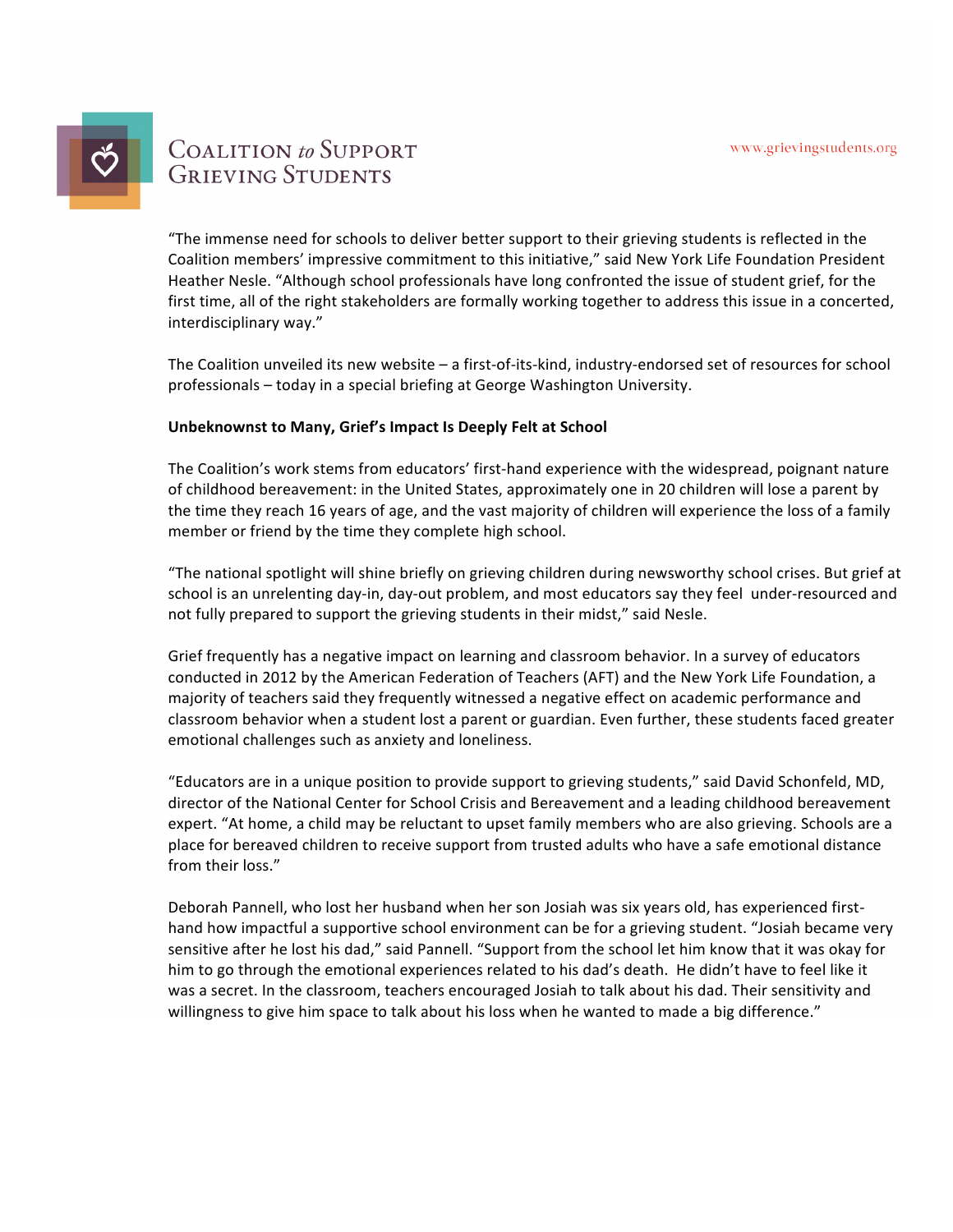

# **COALITION** to SUPPORT **GRIEVING STUDENTS**

### **Groundbreaking Coalition Emphasizes Interdisciplinary Approach to Grief Support**

The 2012 AFT/New York Life survey demonstrated that while nearly all educators believe childhood grief needs more attention in schools, a lack of resources and training hinders them. In fact, while 69 percent of teachers reported having at least one grieving student in their classroom, only seven percent had received any training on how to support grieving children.

In response to the needs of grieving students and interest among the school community to meet those needs, the Coalition to Support Grieving Students has met regularly in Washington, D.C. for the past two years to develop a set of grief resources tailored to school professionals. Its goal: empowering school communities across America in the ongoing support of their grieving students.

"Support for a grieving child should be coordinated among the various adults who interact with that child at school, working as a team to provide effective support," explained Dr. Schonfeld. "The Coalition's breadth of membership allows us to advocate meaningfully for a team-based support model for grieving students."

## **Coalition's Site Sets New Standard for Educators**

The Coalition's flagship resource, grievingstudents.org, captures best practices for addressing grief at school in an easy-to-use, multimedia platform. Designed as a practitioner-oriented toolkit, the site facilitates self-directed professional development, equipping educators with the information, insights, and practical advice needed to better understand and meet the needs of their grieving students.

"The site was created with the understanding that teachers and other school professionals do not need to act as grief counselors to support their grieving students. They can make a big difference by taking relatively simple measures to express care and understanding," said Dr. Schonfeld.

The website was created in partnership with Scholastic Inc., a longstanding supporter of teachers and children, and informed by the expertise of Dr. Schonfeld and the National Center for School Crisis and Bereavement.

## Looking Forward to More Grief Support in Schools

In 2015 and beyond, the Coalition will implement activities designed to raise awareness of grief in school and encourage greater support for grieving students. These include robust communication efforts to inform the members of the Coalition's partner organizations about the new site as well as webinars and